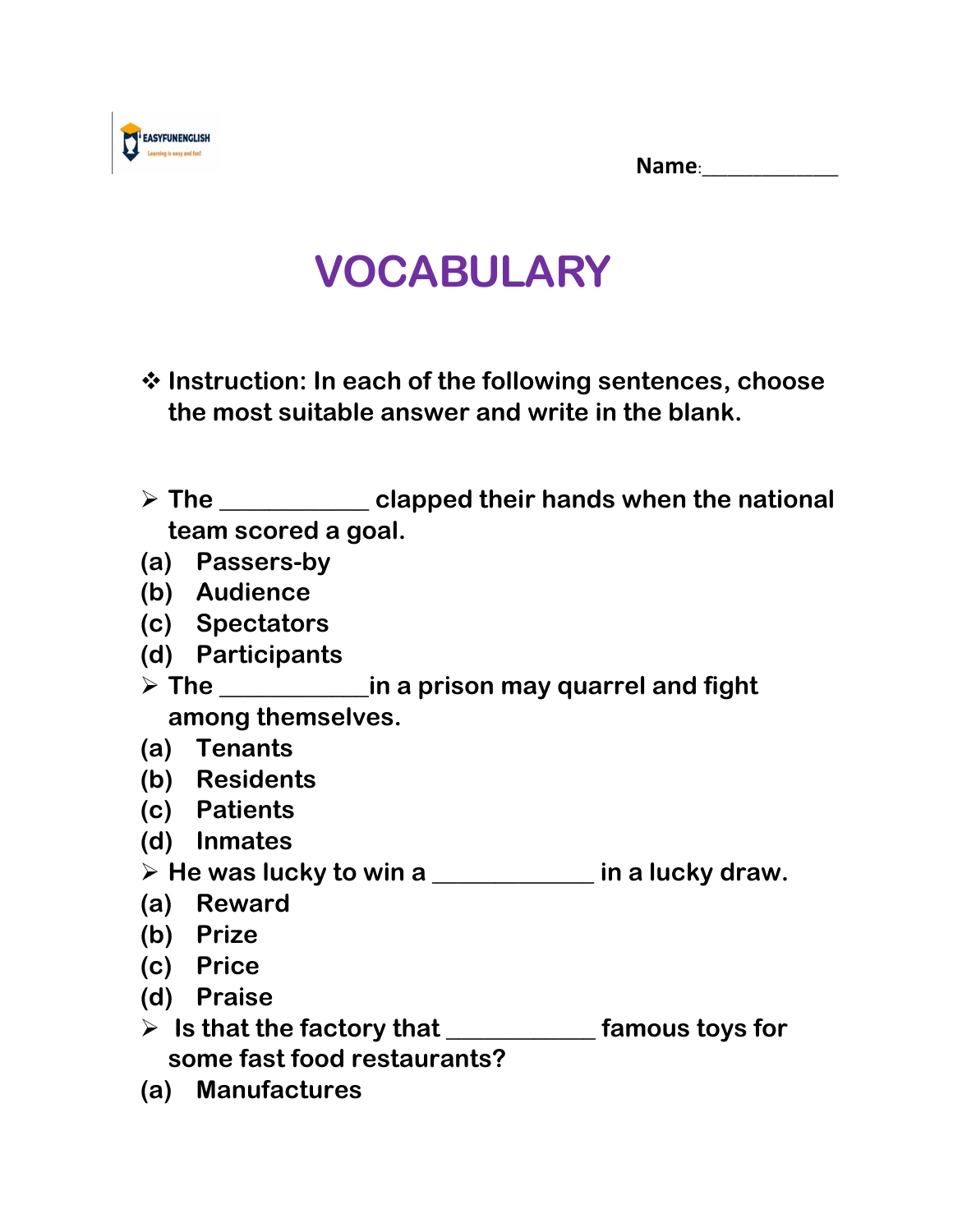|                                                                            | (b) Gathers     |                                                                        |
|----------------------------------------------------------------------------|-----------------|------------------------------------------------------------------------|
|                                                                            | (c) Expands     |                                                                        |
|                                                                            | (d) Applies     |                                                                        |
| $\triangleright$ Don't read under the ______________ light; it is bad for  |                 |                                                                        |
| your eyes.                                                                 |                 |                                                                        |
|                                                                            | (a) Gloomy      |                                                                        |
|                                                                            | (b) Shadowy     |                                                                        |
|                                                                            | $(c)$ Dim       |                                                                        |
|                                                                            | (d) Bright      |                                                                        |
|                                                                            |                 | $\triangleright$ Can you _______________ the meaning of this sentence? |
|                                                                            | (a) explain     |                                                                        |
|                                                                            | (b) report      |                                                                        |
|                                                                            | (c) respond     |                                                                        |
|                                                                            | (d) extend      |                                                                        |
| $\triangleright$ The cruel king ____________his soldiers to fight a losing |                 |                                                                        |
| battle.                                                                    |                 |                                                                        |
|                                                                            | (a) Request     |                                                                        |
|                                                                            | (b) Forced      |                                                                        |
|                                                                            | (c) Reminded    |                                                                        |
|                                                                            | (d) Commented   |                                                                        |
| $\triangleright$ Most _____________ people have a bad ending.              |                 |                                                                        |
|                                                                            | (a) dark        |                                                                        |
|                                                                            | (b) patient     |                                                                        |
|                                                                            | (c) wicked      |                                                                        |
|                                                                            | (d) poisoned    |                                                                        |
| $\triangleright$ The increase in car prices has ___________<br>many        |                 |                                                                        |
| people from buying new cars.                                               |                 |                                                                        |
| (a)                                                                        | Recommended     |                                                                        |
|                                                                            | (b) Warned      |                                                                        |
|                                                                            | (c) Advised     |                                                                        |
|                                                                            | (d) Discouraged |                                                                        |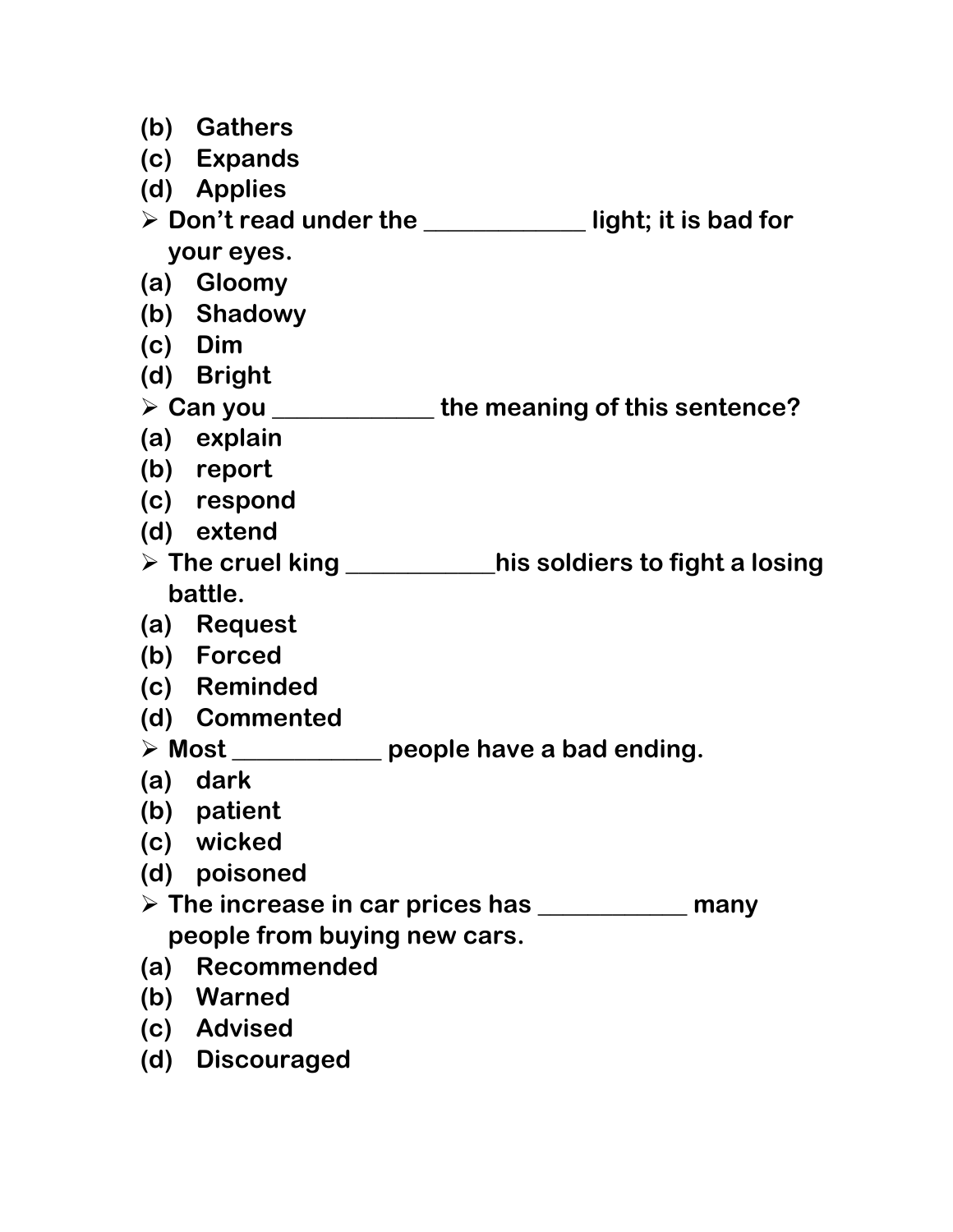➢ **He cannot \_\_\_\_\_\_\_\_\_\_\_\_ to buy a new apartment because the prices is too high.**

- **(a) afford**
- **(b) intend**
- **(c) deny**
- **(d) assume**